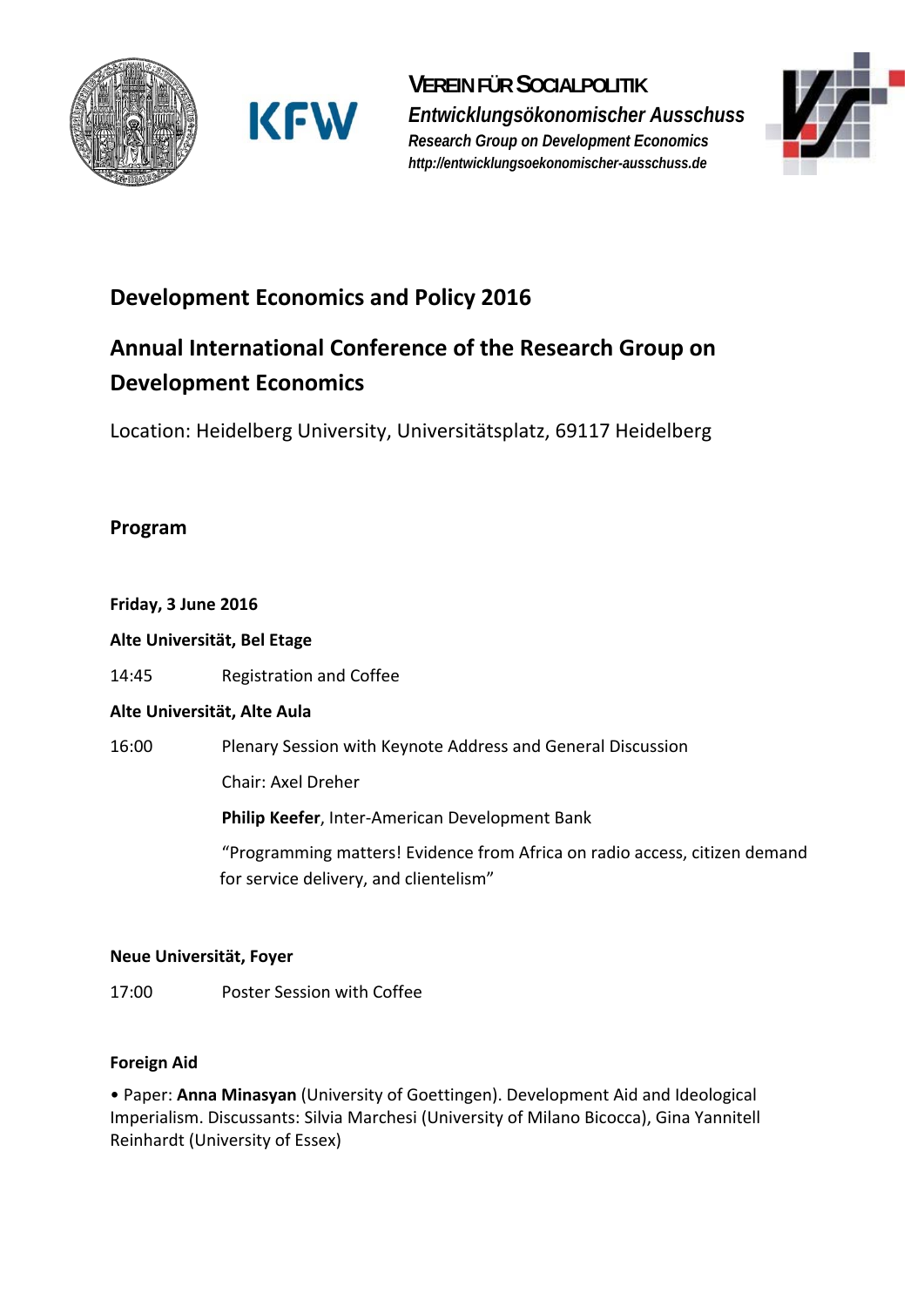

**VEREIN FÜR SOCIALPOLITIK** *Entwicklungsökonomischer Ausschuss Research Group on Development Economics http://entwicklungsoekonomischer-ausschuss.de* 



• Paper: **Sarah Langlotz** (Heidelberg University) and **Niklas Potrafke** (University of Munich). Does Development Aid Increase Military Expenditure? Discussants: Faisal Z. Ahmed (Princeton University), Anke Höffler (University of Oxford)

• Paper: **Franck Malan** (University of Le Havre). Does Being an IMF Executive Board Member (Re‐)Pay? An Examination of IMF Loans and Repayments. Discussants: Simone Dietrich (University of Essex), Christopher Kilby (Villanova University)

#### **Trade and Labor**

• Paper: **Julian Donaubauer** (University of Hamburg), **Alexander Glas** (Heidelberg University) and Peter Nunnenkamp (Kiel Institute for the World Economy). Infrastructure and Trade: A Gravity Analysis for Major Trade Categories Using a New Index of Infrastructure. Discussants: Martin Gassebner (University of Hannover), Philipp Harms (University of Mainz)

• Paper: **Rebecca Hartje** (University of Hannover) and **Michael Hübler** (University of Hannover). Smart Phones Support Smart Labor. Discussants: Mongoljin Batsaikhan (Georgetown University), Sanjay Jain (University of Cambridge)

• Paper: **Katharina Grabrucker** (University of Passau) and **Michael Grimm** (University of Passau). Does Crime Deter South Africans from Self‐Employment? Discussants: Anirban Mitra (University of Oslo), Konstantin M. Wacker (University of Mainz)

• Paper: **Riaz Ahmed** (Heidelberg University). Social Infrastructure and Productivity of Manufacturing Firms – Evidence from Pakistan. Discussants: Nicholas Barton (University of Frankfurt), Rahul Mehrotra (The Graduate Institute, Geneva)

#### **Poverty and Inequality**

• Paper: **Nathalie Scholl** (University of Goettingen) and **Stephan Klasen** (University of Goettingen). Re‐estimating the Relationship Between Inequality and Growth. Discussants: Michail Moatsos (Utrecht University), Rainer Thiele (Kiel Institute for the World Economy)

• Paper: **Rahul Lahoti** (University of Goettingen) and **Stephan Klasen** (University of Goettingen). How Serious is the Neglect of Intra‐Household Inequality in Multi‐Dimensional Poverty Indices? Discussants: Christian Ambrosius (Free University of Berlin), Zhaoyang Hou (Georgetown University)

• Paper: **Viola Asri** (University of Zurich) and Ankush Asri (University of Bologna). Do Social Pensions Reach the Elderly Poor? Evidence from Greying India. Discussants: Sweta Gupta (University of Sussex), Krisztina Kis‐Katos (University of Freiburg)

• Paper: **Michael Schleicher** (Heidelberg University), Aurélia Souares (Heidelberg University), Athanase Noraogo Pacere (Centre de Recherche en Santé de Nouna), Rainer Sauerborn (Heidelberg University) and **Stefan Klonner** (Heidelberg University). How to Target the Poor?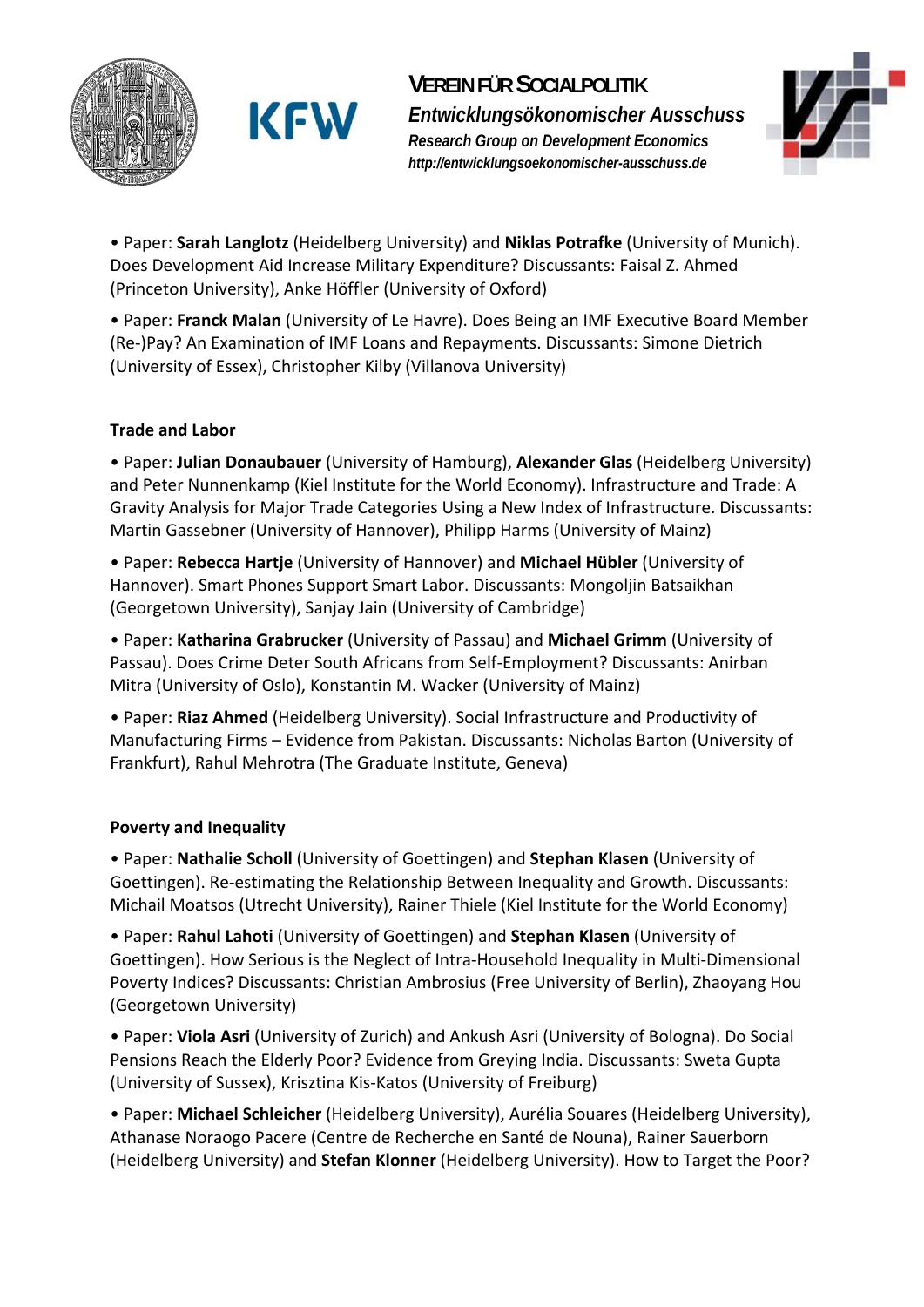

**VEREIN FÜR SOCIALPOLITIK** *Entwicklungsökonomischer Ausschuss Research Group on Development Economics http://entwicklungsoekonomischer-ausschuss.de* 



Evidence from Burkina Faso. Discussants: Eivind Hammersmark Olsen (University of Oslo), Kenneth Harttgen (ETH Zurich)

• Paper: Lucie Cluver (University of Oxford), G. J. Melendez‐Torres (Warwick University), **Janina Steinert** (University of Oxford), **Sebastian Vollmer** (University of Goettingen). One Size Fits All? The Validity of a Composite Poverty Index Across Urban and Rural Households in South Africa. Discussants: Stephan Klasen (University of Goettingen), Paul Schaudt (University of Hannover)

#### **Finance and Insurance**

• Paper: **Joeri Smits** (ETH Zurich) and **Isabel Günther** (ETH Zurich). Microcredit and Financial Distress: Evidence from Uganda. Discussants: Thomas Gietzen (KfW Development Bank), Thilo Klein (OECD)

• Paper: **Min Xie** (Heidelberg University). The Impact of a Reduction in Financial Frictions on Entrepreneurs in Rural Thailand. Discussants: Martin Brown (University of St. Gallen), Juliane Zenker (University of Goettingen)

• Paper: **Christian Oldiges** (Heidelberg University). Income Shocks, Consumption Smoothing and Financial Market Transactions: Evidence from Indian Villages. Discussants: Katja Kaufmann (University of Mannheim), Kati Krähnert (DIW Berlin)

• Paper: **Kristina Czura** (University of Munich). Risk Taking and Crowding Out in Formal and Informal Insurance: Evidence from Field Lab Experiments with Aquaculture Insurance in Rural Vietnam. Discussants: Clive Bell (Heidelberg University), Marcela Ibañez (University of Goettingen)

#### **Risk and Mitigation Strategies**

• Paper: **Rebecca Hartje** (University of Hannover) and **Ulrike Grote** (University of Hannover). Do Risk Mitigation Strategies Help Rural Households in Vietnam Reduce the Impact of Extreme Weather Events? Discussants: Eric Strobl (Université Aix‐Marseille), Margaux Vinez (Paris School of Economics)

• Paper: **Sabine Liebenehm** (University of Hannover) and **Hermann Waibel** (University of Hannover). Really Too Risk‐Averse and Too Impatient to Save Themselves? Insights from a Dynamic Field Experiment in West Africa. Discussants: Magnus Hatlebakk (Chr. Michelsen Institute), Dany Jaimovich (University of Frankfurt)

• Paper: **Sarah Nohr** (KfW Development Bank). Convenience or Confidentiality? A Discrete Choice Model of the Demand for Condoms. Discussants: Malcolm H. Dunn (University of Potsdam), Rainer Klump (University of Luxemburg)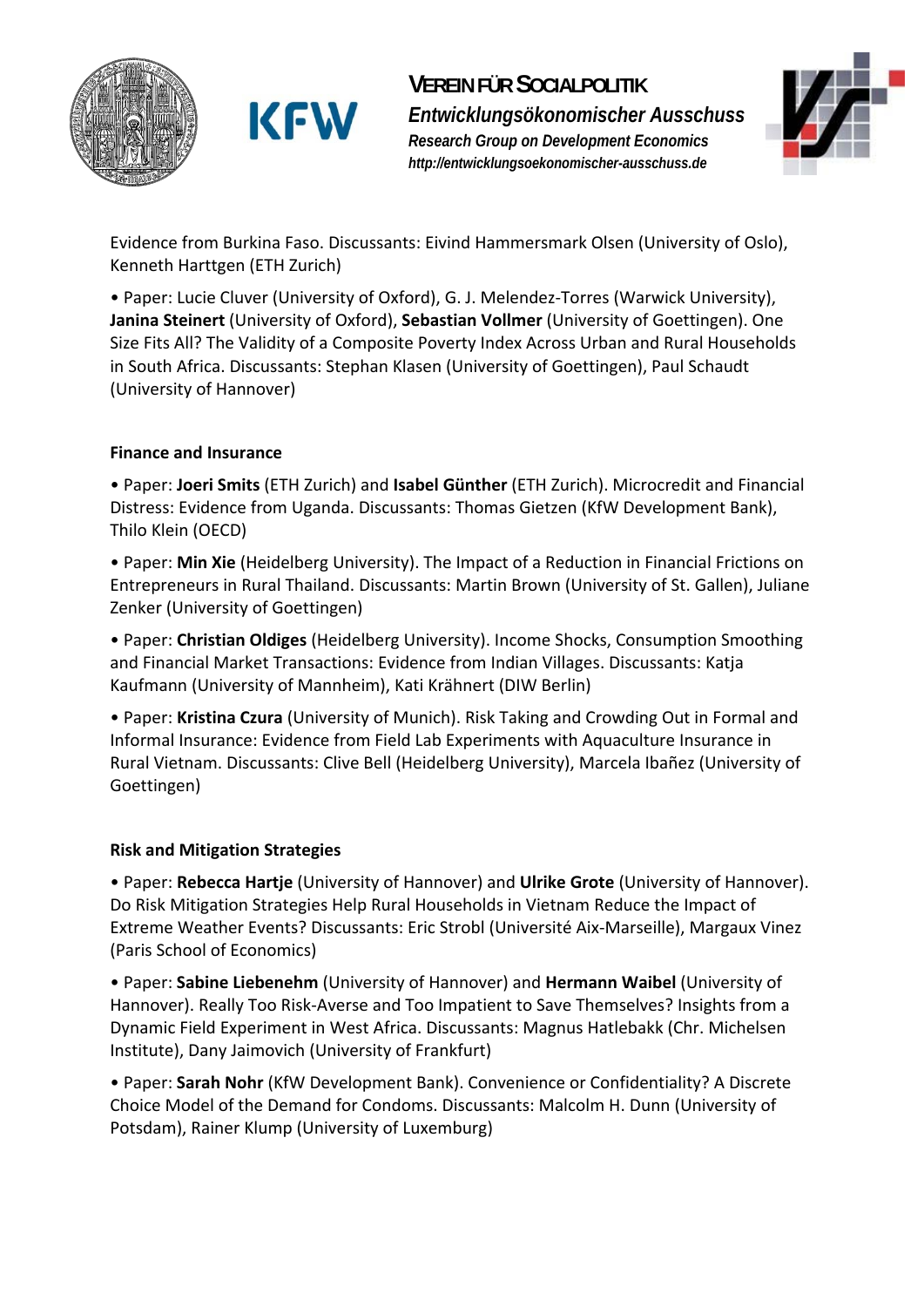



**VEREIN FÜR SOCIALPOLITIK**

*Entwicklungsökonomischer Ausschuss Research Group on Development Economics http://entwicklungsoekonomischer-ausschuss.de* 



#### **Food Security**

• Paper: **Kacana Sipangule** (Kiel Institute for the World Economy), Menusch Khadjavi (Kiel Institute for the World Economy) and **Rainer Thiele** (Kiel Institute for the World Economy). Social Capital and Large‐Scale Agricultural Investments: An Experimental Investigation in Central Zambia. Discussants: Nadia Cuffaro (University of Cassino and Southern Lazio), Tanguy Bernard (University of Bordeaux)

• Paper: **Luitfred Kissoly** (University of Hannover), Anja Faße (University of Hannover) and **Ulrike Grote** (University of Hannover). Smallholders' Integration in Agricultural Value Chain Activities and Food Security: Evidence from Rural Tanzania. Discussants: Robert Poppe (Deutsche Gesellschaft für Internationale Zusammenarbeit), Emilia Soldani (University of Frankfurt)

• Paper: Matthias Kalkuhl (Mercator Research Institute on Global Commons and Climate Change), **Gregor Schwerhoff** (Mercator Research Institute on Global Commons and Climate Change) and Katharina Waha (Commonwealth Scientific and Industrial Research Organisation). Agricultural Risk Management and Land Tenure. Discussants: Susan Steiner (University of Hannover), Arne Steinkraus (University of Braunschweig)

• Paper: **Victoria Schreitter** (University of Oxford), Measuring the Welfare Impacts of Food Price Increases: Evidence from Rural Ethiopia. Discussants: Isabel Günther (ETH Zurich), Joachim von Braun (University of Bonn)

• Paper: **Giulia Barbanente** (University of Hamburg) and Emma Aisbett (University of Hamburg). Large‐Scale Land Acquisitions and Rural Development: Empirical Evidence from Ethiopia. Discussants: Niels Kemper (KfW Development Bank), Jean‐Philippe Platteau (University of Namur)

#### **Education and Health**

• Paper: **Christoph Strupat** (German Development Institute). Does Timing of Reproductive Health Services Matter? Evidence from Indonesia. Discussants: Cara Ebert (University of Goettingen), Roman Hoffmann (University of Vienna)

• Paper: **Manoel Bittencourt** (University of Pretoria). Democracy and Education: Evidence from the Southern African Development Community. Discussants: Katharina Michaelowa (University of Zurich), Günther Schulze (University of Freiburg)

• Paper: **Sebastian Vollmer** (University of Goettingen), **Christian Bommer** (University of Goettingen), Aditi Krishna (Harvard University), **Kenneth Harttgen** (ETH Zurich) and S.V. Subramanian (Harvard University). The Association of Parental Education with Childhood Undernutrition in Low‐ and Middle‐Income Countries: Comparing the Role of Paternal and Maternal Education. Discussants: Anda David (Agence Française de Développement), Christelle Dumas (University of Fribourg)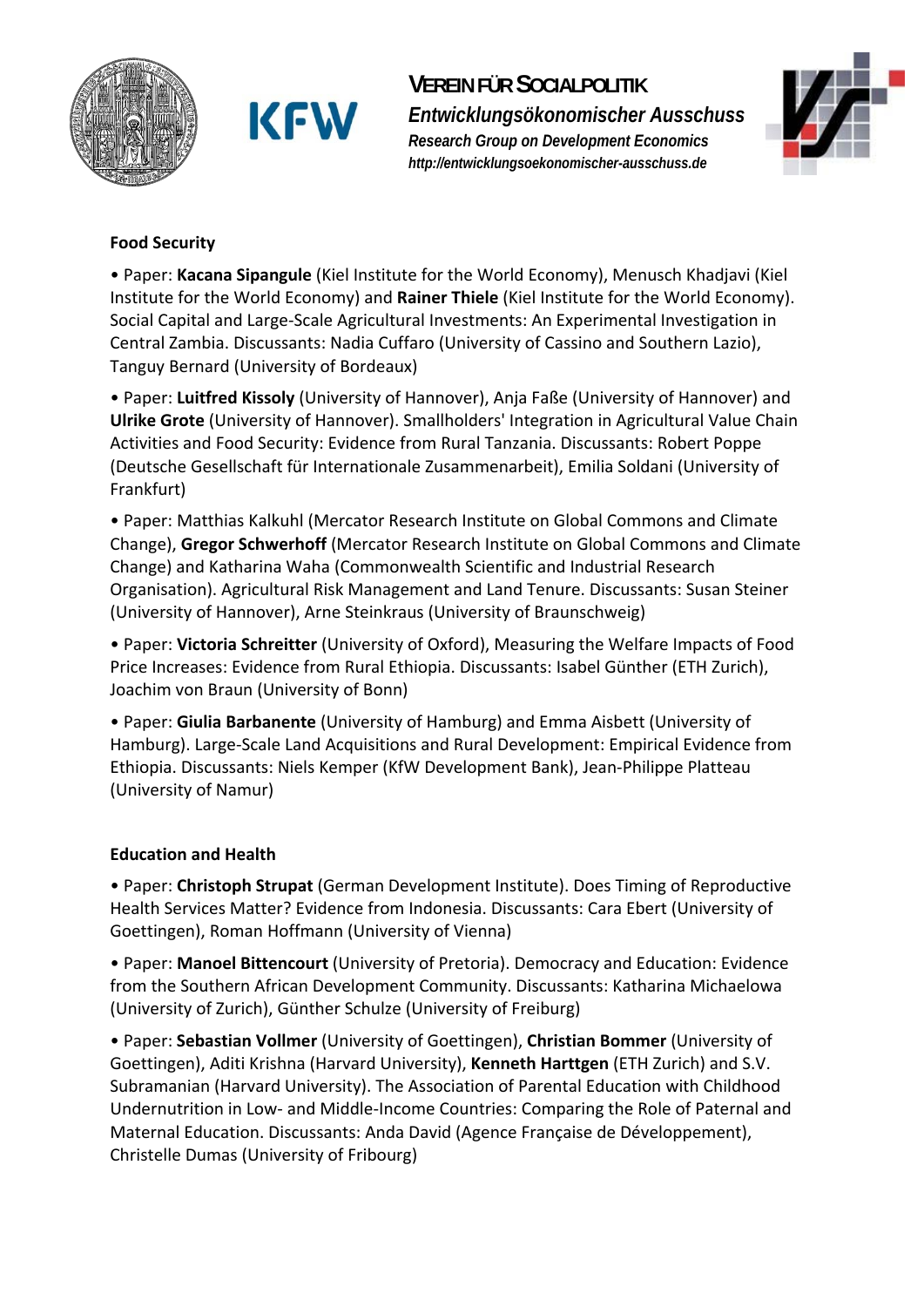

# **VEREIN FÜR SOCIALPOLITIK**

*Entwicklungsökonomischer Ausschuss Research Group on Development Economics http://entwicklungsoekonomischer-ausschuss.de* 



• Paper: Ilhom Abdulloev (Open Society Institute Assistance Foundation), Gil S. Epstein (Bar‐ Ilan University) and **Ira Gang** (Rutgers University). Schooling Forsaken: Education, Migration and Remittances. Discussants: Toman Barsbai (Kiel Institute for the World Economy), Carsten Hefeker (University of Siegen)

• Paper: **Roman Hoffmann** (University of Vienna) and Sebastian Lutz (Vienna University of Economics and Business). Learning for Life, Not for School: A Test of the Allocative Efficiency Hypothesis on Health Behavior in the Philippines. Discussants: Md Nazmul Ahsan (University of Southern California), Shailee Pradhan (ETH Zurich)

#### **Gender Gaps**

• Paper: **Dorothee Bühler** (University of Hannover) and **Ulrike Grote** (University of Hannover). Does Fluctuation in Female Wage Income Impact on Children's Education? Evidence from Rural Vietnam. Discussants: Alexandra Rudolph (German Development Institute), Kaj Thomsson (Maastricht University)

• Paper: **Rachel Brulé** (New York University) and **Nikhar Gaikwad** (Yale University). Culture, Capital and the Gender Gap in Political Economy Preferences: Evidence from Meghalaya's Matrilineal Tribes. Discussants: Philip Keefer (IADB), Merle Kreibaum (German Development Institute)

#### **Political Economy**

• Paper: Sirus Dehdari (Stockholm University) and **Kai Gehring** (University of Zurich). National Identity in Border Regions – the Causal Effect of Homogenization Policies in Alsace‐ Lorraine. Discussants: Boris Gershman (American University), Rajesh Ramachandran (University of Frankfurt)

• Paper: **Maria Isabel Santana** (University of Mannheim) and Stefan Penczynski (University of Mannheim). Measuring Trust in Institutions: An Experimental Study Using Time Preference Elicitation. Discussants: Mongoljin Batsaikhan (Georgetown University), Christian Bjørnskov (Aarhus University)

• Paper: **Michael Keller** (University of Sussex). Resource Discoveries and Political Survival. Discussants: Thomas Gries (University of Paderborn), Christina Schneider (University of California, San Diego)

• Paper: **Panchali Banerjee** (Jadavpur University) and Vivekananda Mukherjee (Jadavpur University). Does Introducing Bureaucratic Competition Reduce Corruption in Public Service Delivery? Discussants: Tobias Stöhr (Kiel Institute for the World Economy), Guo Xu (LSE)

• Paper: **Eric Rougier** (University of Bordeaux), François Combarnous (University of Bordeaux) and Yves‐André Fauré (University of Paris Sorbonne). Local state capacity, political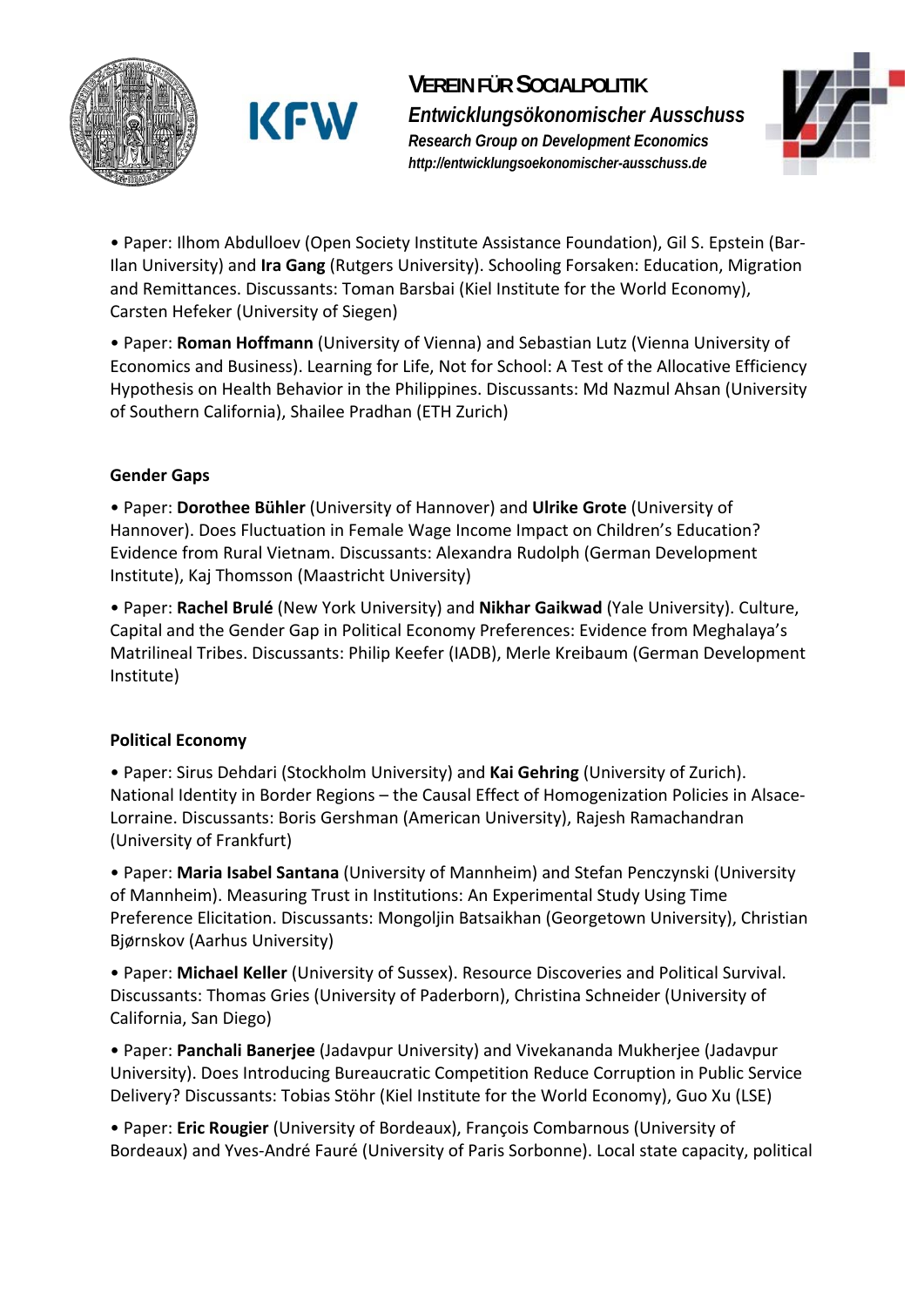

**VEREIN FÜR SOCIALPOLITIK** *Entwicklungsökonomischer Ausschuss Research Group on Development Economics http://entwicklungsoekonomischer-ausschuss.de* 



turnover and growth in the Brazilian Nordeste: A municipality‐level empirical test of the patrimonial assumption. Discussants: Andreas Fuchs (Heidelberg University), Thomas Gall (University of Southampton)

• Paper: **Gregor Pfeifer** (University of Hohenheim), **Fabian Wahl** (University of Hohenheim) and Martyna Marczak (University of Hohenheim). Illuminating the World Cup Effect: Night Lights Evidence from South Africa. Discussants: Christian Leßmann (University of Braunschweig), Stijn van Weezel

#### **Alte Universität, Alte Aula**

- 19:00 Award Ceremony for the Prize for Excellence in Applied Development Research (sponsored by the KfW Development Bank)
- 20:00 Conference Dinner

Restaurant: Kulturbrauerei (Leyergasse 6, 69117 Heidelberg)

#### **Saturday, 4 June 2016**

9:00 Parallel Sessions I

#### **Session 1: Foreign Aid**

#### **Neue Universität, Hörsaal 01**

Chair: Katharina Michaelowa

• Paper 1: **Robert Poppe** (GIZ), Nzinga Broussard (United States Department of Agriculture) and Tsegay Tekleselassie (University of Sussex). The Impact of Emergency Food Aid on Children's Schooling and Work Decisions.

• Paper 2: **Faisal Z. Ahmed** (Princeton University). Geopolitics and the Aiding of Political Violence.

• Paper 3: **Tobias Broich** (UNU‐MERIT), Adam Szirmai (UNU‐MERIT) and **Kaj Thomsson** (Maastricht University). Precolonial Centralization, Foreign Aid and Modern State Capacity in Africa.

• Paper 4: Chandreyee Bagchi (University of Zurich), Paula Castro (University of Zurich) and **Katharina Michaelowa** (University of Zurich). Donor Accountability Reconsidered: Aid Allocation in the Age of Global Public Goods.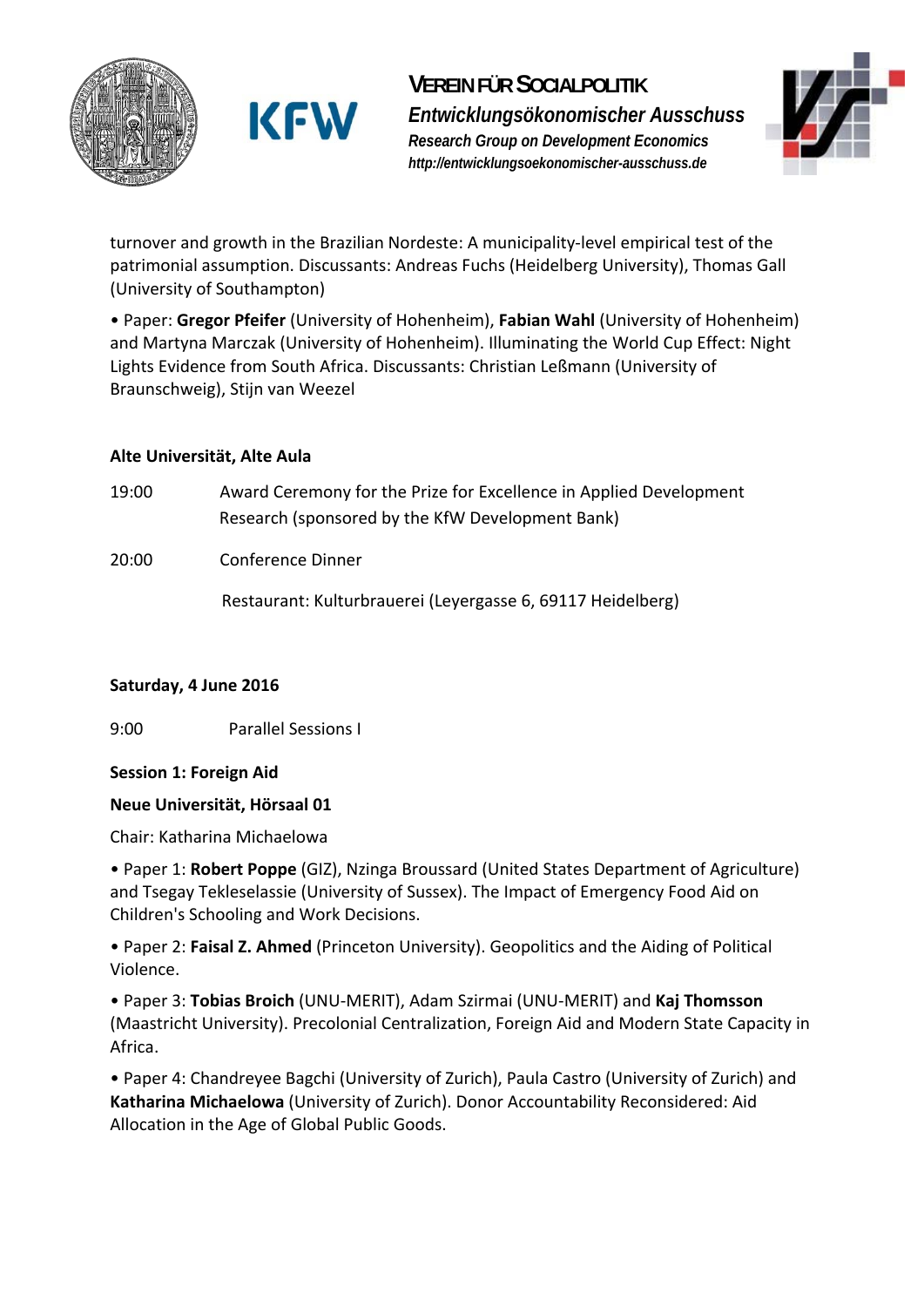

## **VEREIN FÜR SOCIALPOLITIK**

*Entwicklungsökonomischer Ausschuss Research Group on Development Economics http://entwicklungsoekonomischer-ausschuss.de* 



#### **Session 2: Conflict**

#### **Neue Universität, Hörsaal 02**

Chair: Anke Höffler

• Paper 1: **Wolfgang Stojetz** (Humboldt‐University Berlin) and Patricia Justino (University of Sussex). War, States, and Public Good Provision: Evidence from Angolan Soldiers.

• Paper 2: **Anirban Mitra** (University Of Oslo) and Shabana Mitra (Indian Institute of Management Bangalore). Redistribution of Economic Resources due to Conflict: The Maoist Uprising in Nepal.

• Paper 3: **Thomas Gries** (University of Paderborn) and Claus‐Jochen Haake (University of Paderborn). An Economic Theory of 'Destabilization War' – Compromise for Peace versus Conventional, Guerilla, or Terrorist Warfare.

• Paper 4: **Anke Höffler** (University of Oxford). Post‐Conflict Stabilization.

#### **Session 3: Empowerment of Women**

#### **Neue Universität, Hörsaal 03**

Chair: Isabel Günther

• Paper 1: **Natascha Wagner** (Erasmus University Rotterdam), Matthias Rieger (Erasmus University Rotterdam), Arjun Bedi (Erasmus University Rotterdam) and Wil Hout (Erasmus University Rotterdam). Are Women Better Police Officers? Evidence from Survey Experiments in Uganda.

• Paper 2: Debosree Banerjee (University of Goettingen), **Marcela Ibañez** (University of Goettingen), Gerhard Riener (University of Duesseldorf) and Meike Wollni (University of Goettingen). Volunteering to Take on Power. Experimental Evidence from Matrilineal and Patriarchal Societies in India.

• Paper 3: Fernanda Estevan (USP), **Thomas Gall** (University of Southampton) and Louis‐ Philippe Morin (University of Ottawa). Redistribution Without Distortion: Evidence from an Affirmative Action Program at a Large Brazilian University.

• Paper 4: **Isabel Günther** (ETH Zurich) and **Kenneth Harttgen** (ETH Zurich). Desired and Excess Fertility in Sub‐Saharan Africa: Economic Development, Women's Empowerment, or Public Policies?

**Session 4: Poverty and Inequality** 

**Neue Universität, Hörsaal 04** 

Chair: Stefan Klonner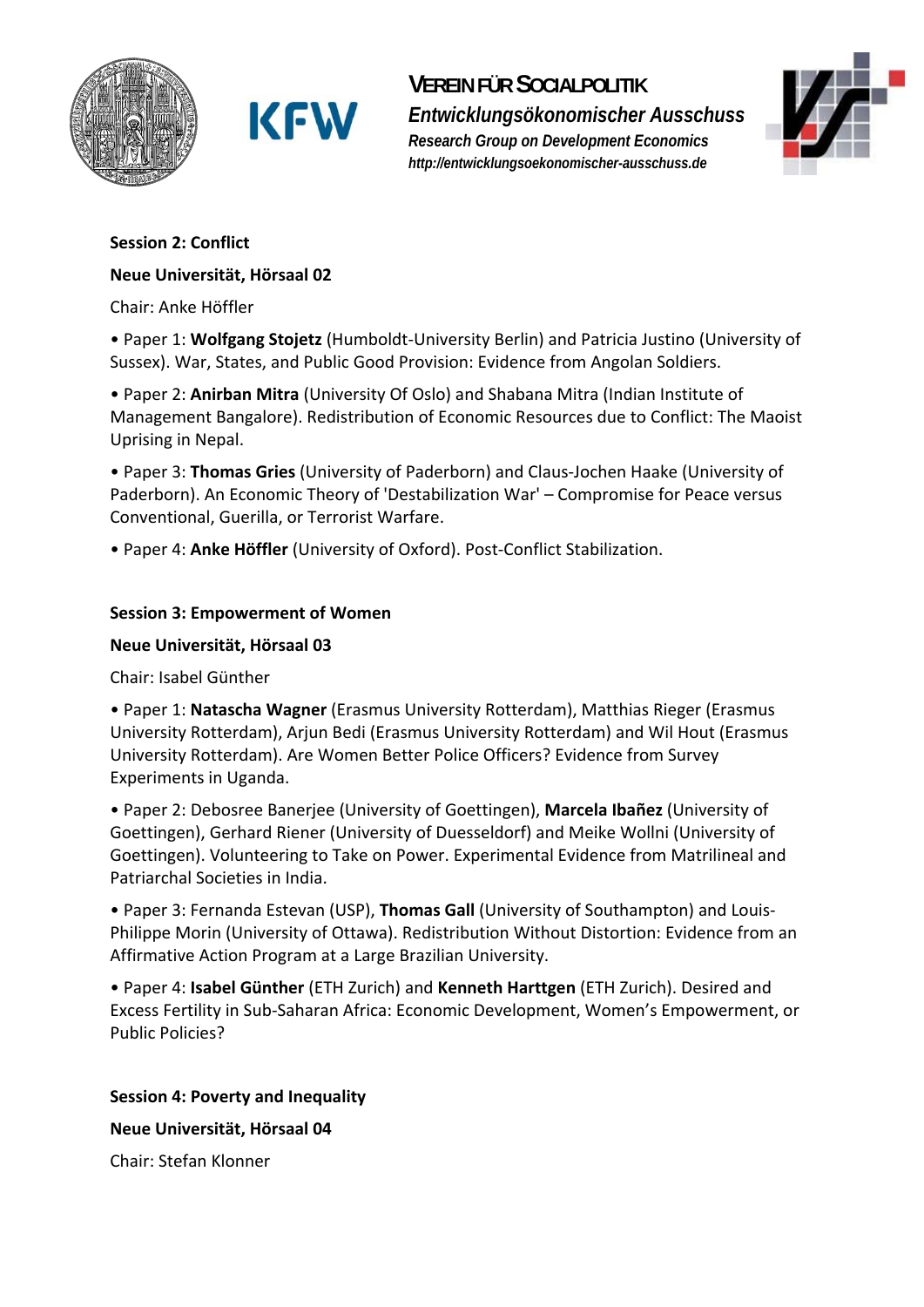





• Paper 1: Jesús Crespo Cuaresma (Vienna University of Economics and Business), **Stephan Klasen** (University of Goettingen) and **Konstantin Wacker** (University of Mainz). There is Poverty Convergence.

• Paper 2: **Michail Moatsos** (Utrecht University). Global Absolute Poverty: Behind the Veil of Dollars.

• Paper 3: **Zhaoyang Hou** (Georgetown University) and Daniel Westbrook (Georgetown University). Income Inequality, Market Access, and Unobservable Heterogeneity in Rural China.

• Paper 4: **Stefan Klonner** (Heidelberg University) and **Christian Oldiges** (Heidelberg University). Can Public Employment Alleviate Poverty? Evidence from India's National Rural Employment Guarantee Act.

#### **Session 5: Fertility, Marriage and Education**

#### **Neue Universität, Hörsaal 04a**

Chair: Michael Grimm

• Paper 1: Amparo Castello‐Climent (University of Valencia), Latika Chaudhary (Naval Postgraduate School) and **Abhiroop Mukhopadhyay** (Indian Statistical Institute). Tertiary Education and Prosperity: Catholic Missionaries to Luminosity in India.

• Paper 2: Daniel Ayalew Ali (World Bank), Klaus Deininger (World Bank) and **Niels Kemper** (KfW Development Bank). Pronatal Property Rights Over Land and Fertility Outcomes: Evidence from a Natural Experiment in Ethiopia.

• Paper 3: **Almedina Music** (Paris School of Economics), Jérémie Gignoux (Paris School of Economics) and Marta Menendez (Paris School of Economics). Parental Responses and Children's Development in the Wake of Disaster: Evidence from Indonesia.

• Paper 4: **Michael Grimm** (University of Passau). Rainfall Risk and Fertility: Evidence from Farm Settlements During the American Demographic Transition.

10:45 Coffee Break

11:15 Parallel Sessions II

**Session 1: Education** 

#### **Neue Universität, Hörsaal 01**

Chair: Cara Ebert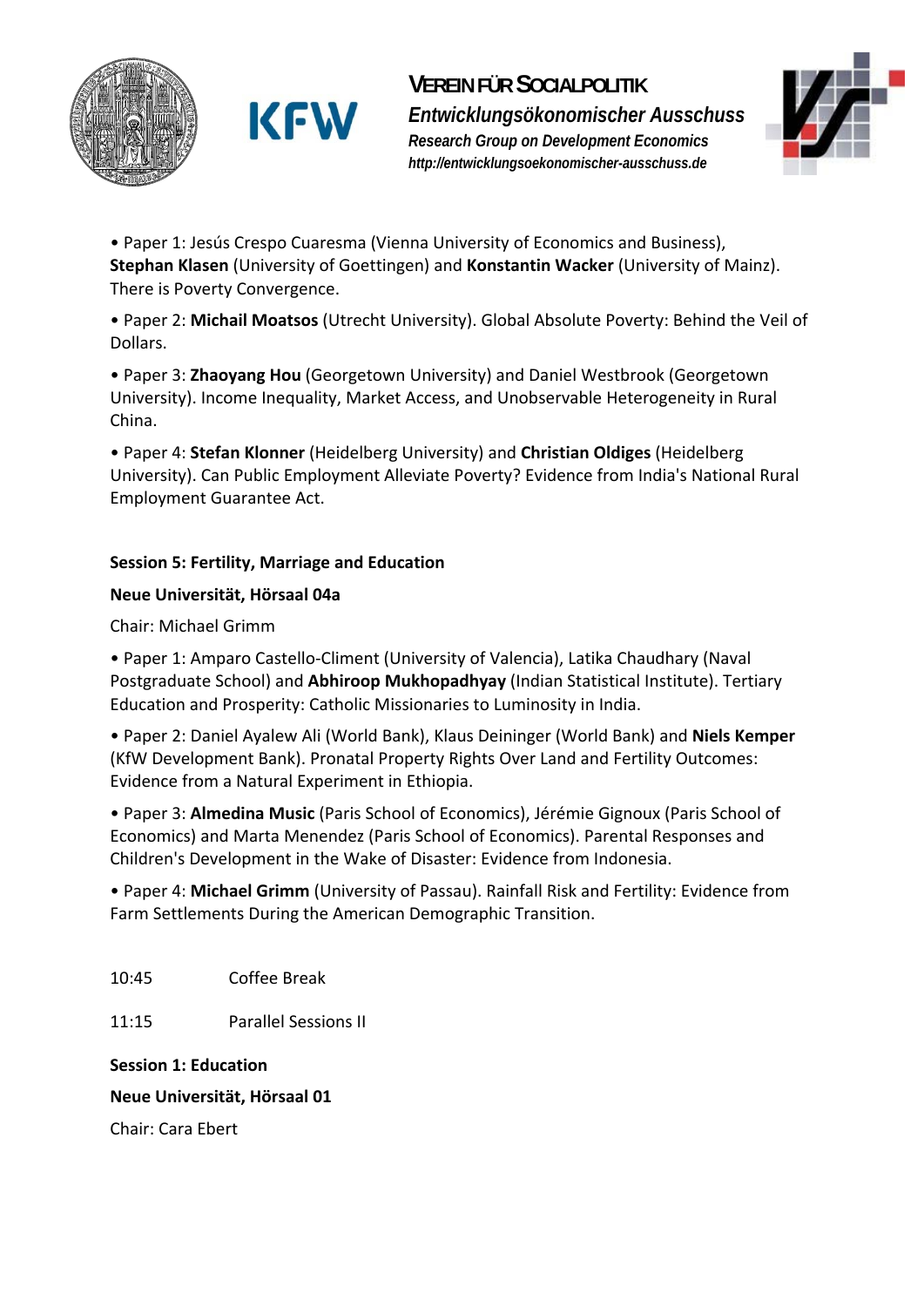





• Paper 1: Lisa Höckel (RWI Essen), Manuel Santos Silva (University of Goettingen) and **Tobias Stöhr** (Kiel Institute for the World Economy). Can Parental Migration Reduce Petty Corruption in Education?

• Paper 2: **Sweta Gupta** (University of Sussex). Private Preschools and Test Score Gaps in Rural India.

• Paper 3: **Katja Kaufmann** (University of Mannheim), Matthias Messner (Bocconi University) and Alex Solis (Uppsala University). Elite Higher Education, the Marriage Market and the Intergenerational Transmission of Human Capital.

• Paper 4: **Cara Ebert** (University of Goettingen) and Erik Plug (University of Amsterdam). Nature or Nurture: Evidence from Indonesia.

#### **Session 2: Banks and Loans**

#### **Neue Universität, Hörsaal 02**

Chair: Clive Bell

• Paper 1: **Thilo Klein** (OECD). Does Anti‐Diversification Pay? A One‐Sided Matching Model of Microcredit.

• Paper 2: **Thomas Gietzen** (KfW Development Bank). The Impact of Credit Information Sharing on Interest Rates.

• Paper 3: **Rahul Mehrotra** (The Graduate Institute, Geneva), Vincent Somville (Chr. Michelsen Institute) and Lore Vandewalle (The Graduate Institute, Geneva). Increasing Trust in the Bank to Enhance Savings: Experimental Evidence from India.

• Paper 4: **Magnus Hatlebakk** (Chr. Michelsen Institute) and **Clive Bell** (Heidelberg University). Usufructuary Mortgages as a Source of Funds in Need: Some Theory and an Empirical Investigation.

#### **Session 3: Public Finance**

#### **Neue Universität, Hörsaal 03**

Chair: Silvia Marchesi

• Paper 1: **Zareh Asatryan** (ZEW Mannheim). Remittances and Public Finance: Evidence from Oil‐Price Shocks.

• Paper 2: **Marina Dodlova** (German Institute of Global and Area Studies) and Viola Lucas (University of Konstanz). Strategic Taxation in Autocracies.

• Paper 3: **Christian Ambrosius** (Free University of Berlin). Do Remittances Crowd‐In or Crowd‐Out Public Expenditure?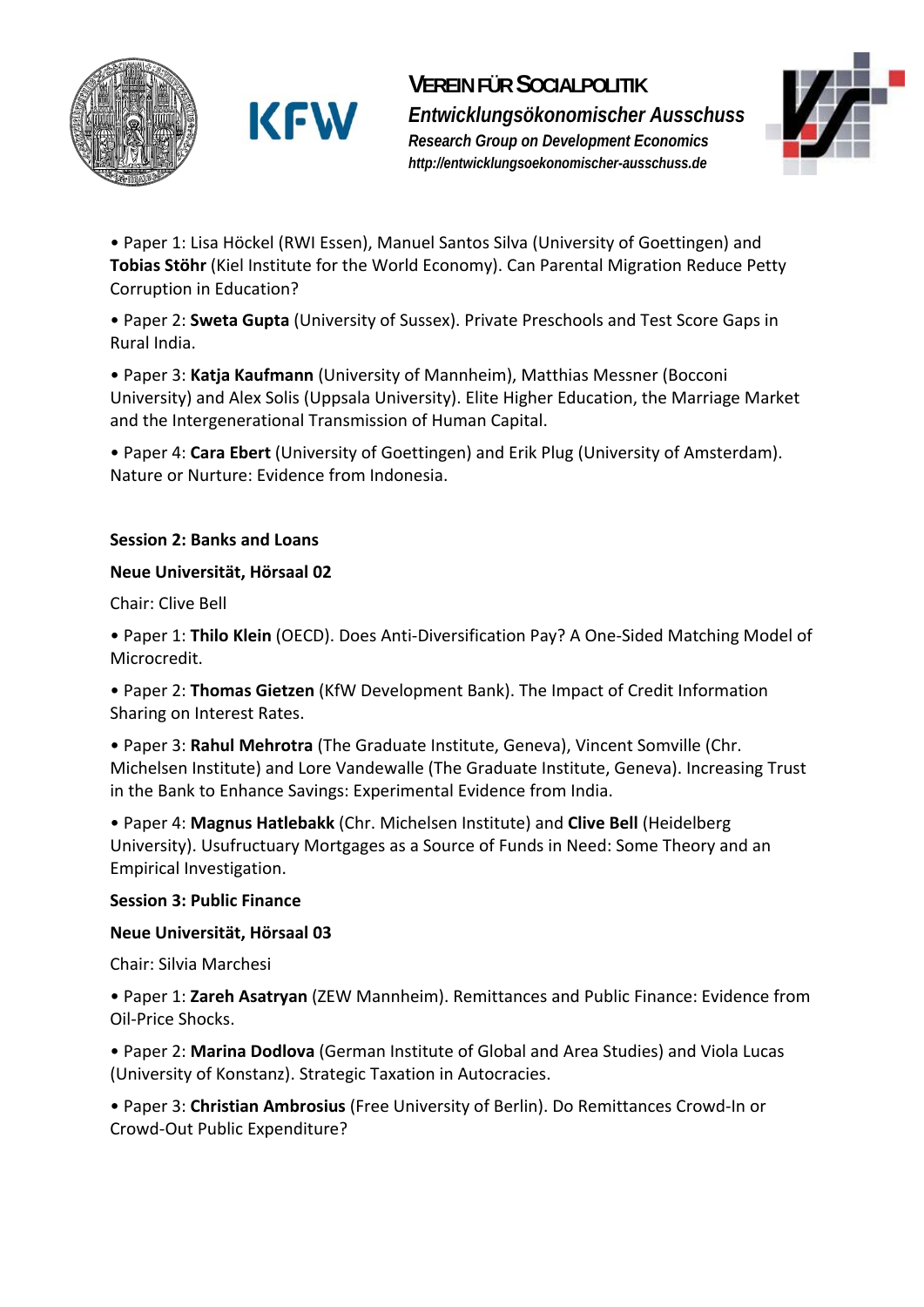

**KFW** 



• Paper 4: **Silvia Marchesi** (University of Milano Bicocca). Life After Default? Private vs. Official Sovereign Debt Restructurings.

#### **Session 4: Migration**

#### **Neue Universität, Hörsaal 04**

Chair: Gry Tengmark Østenstad

• Paper 1: Julia Bredtmann (RWI), **Fernanda Martinez** (RWI) and Sebastian Otten (University College London). Remittances and the Brain Drain: Evidence from Microdata for Sub‐Saharan Africa.

• Paper 2: **Anda David** (Agence Française de Développement), **Ramón Mahía** (Universidad Autónoma de Madrid) and Rafael De Arce (Universidad Autónoma de Madrid). Who's in, who's out? Return Migration in Times of Crisis.

• Paper 3: **Anda David** (Agence Française de Développement) and Audrey Lenoël (INED). International Migration and the Labour Market Outcomes of Women Staying Behind ‐ the Case of Morocco.

• Paper 4: **Gry Tengmark Østenstad** (University College of South East Norway), Kalle Moene (University of Oslo) and Halvor Mehlum (University of Oslo). Add and Rule.

#### **Session 5: Foreign Aid**

#### **Neue Universität, Hörsaal 04a**

Chair: Simone Dietrich

• Paper 1: Matteo Alpino (University of Oslo) and **Eivind Hammersmark Olsen** (University of Oslo). On a Mission from God: The Historical Roots of Development Aid Allocation.

• Paper 2: **Paul Schaudt** (University of Hannover) and **Tobias Rommel** (University of Zurich). Dyadic Leader Change, Foreign Policy Signals, and Aid Allocation.

• Paper 3: **Stijn van Weezel**. A Spatial Analysis of the Effect of Foreign Aid in Conflict Areas.

• Paper 4: **Simone Dietrich** (University of Essex), Minhaj Mahmud (Brac University) and Matthew S. Winters (University of Illinois). Foreign Aid, Foreign Policy, and Domestic Government Legitimacy: Experimental Evidence from Bangladesh.

13:00 Lunch

**Alte Universität, Alte Aula**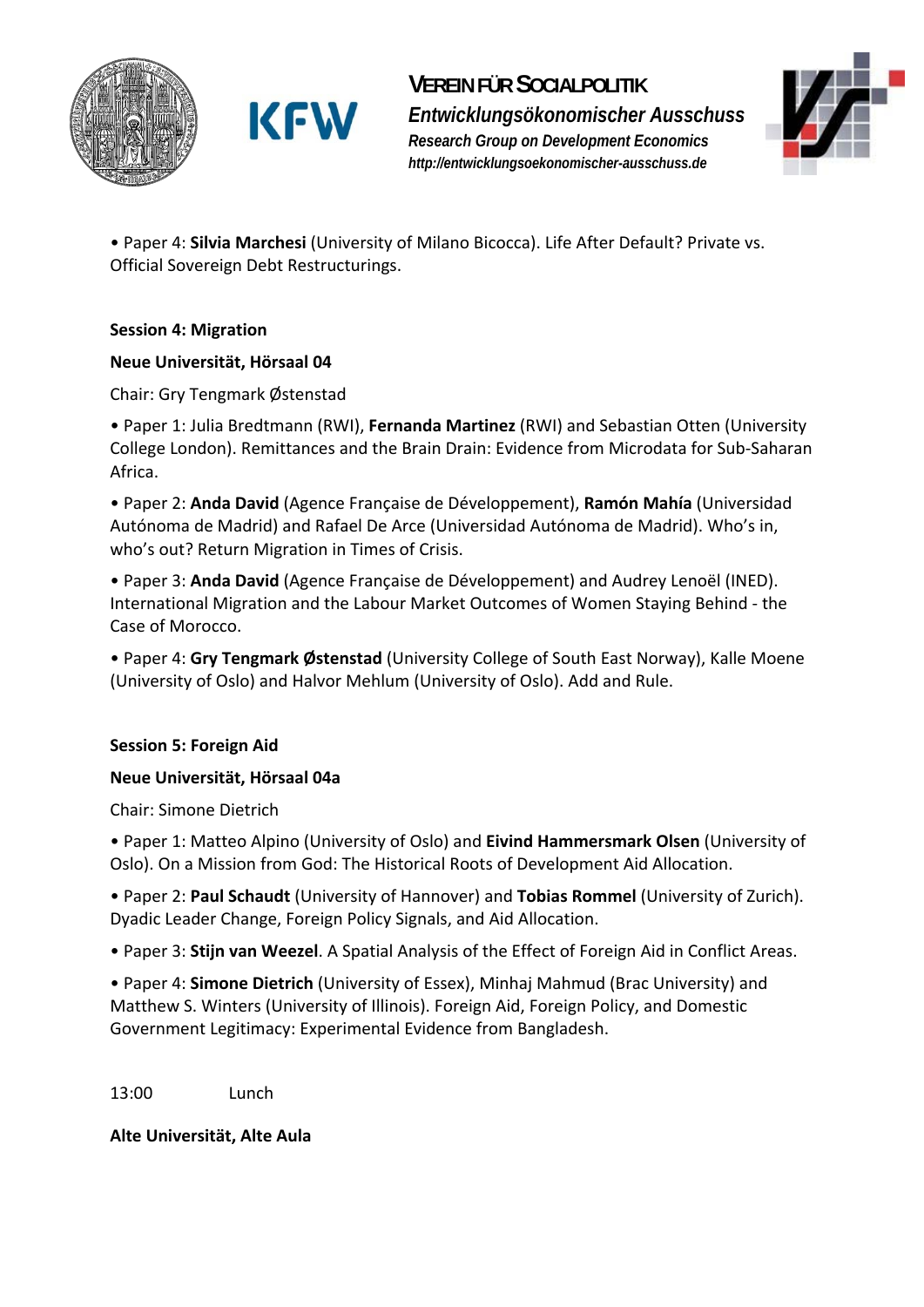

**VEREIN FÜR SOCIALPOLITIK** *Entwicklungsökonomischer Ausschuss Research Group on Development Economics http://entwicklungsoekonomischer-ausschuss.de* 



14:15 Plenary Session with Keynote Address and General Discussion (lecture hall) Chair: Stefan Klonner **Jean‐Philippe Platteau**, University of Namur "Is Islam a Special Problem? Exploring the Link Between Religion, Politics, and Development"

#### 15:15 Parallel Sessions III

#### **Session 1: Inequality and Diversity**

#### **Neue Universität, Hörsaal 01**

Chair: Richard Bluhm

• Paper 1: **Boris Gershman** (American University) and Diego Rivera (American University). Subnational Diversity in Sub‐Saharan Africa: Insights from a New Dataset.

• Paper 2: **Rajesh Ramachandran** (University of Frankfurt) and David D. Laitin (Stanford University). Linguistic Diversity, Official Language Choice and Nation Building: Theory and Evidence.

• Paper 3: **Christian Leßmann** (University of Braunschweig) and **André Seidel** (Dresden University of Technology). Regional Inequality, Convergence, and Its Determinants – a View from Outer Space.

• Paper 4: **Richard Bluhm** (University of Hannover) and Melanie Krause (University of Hamburg). Top Lights – Bright Spots and Their Contribution to Economic Development.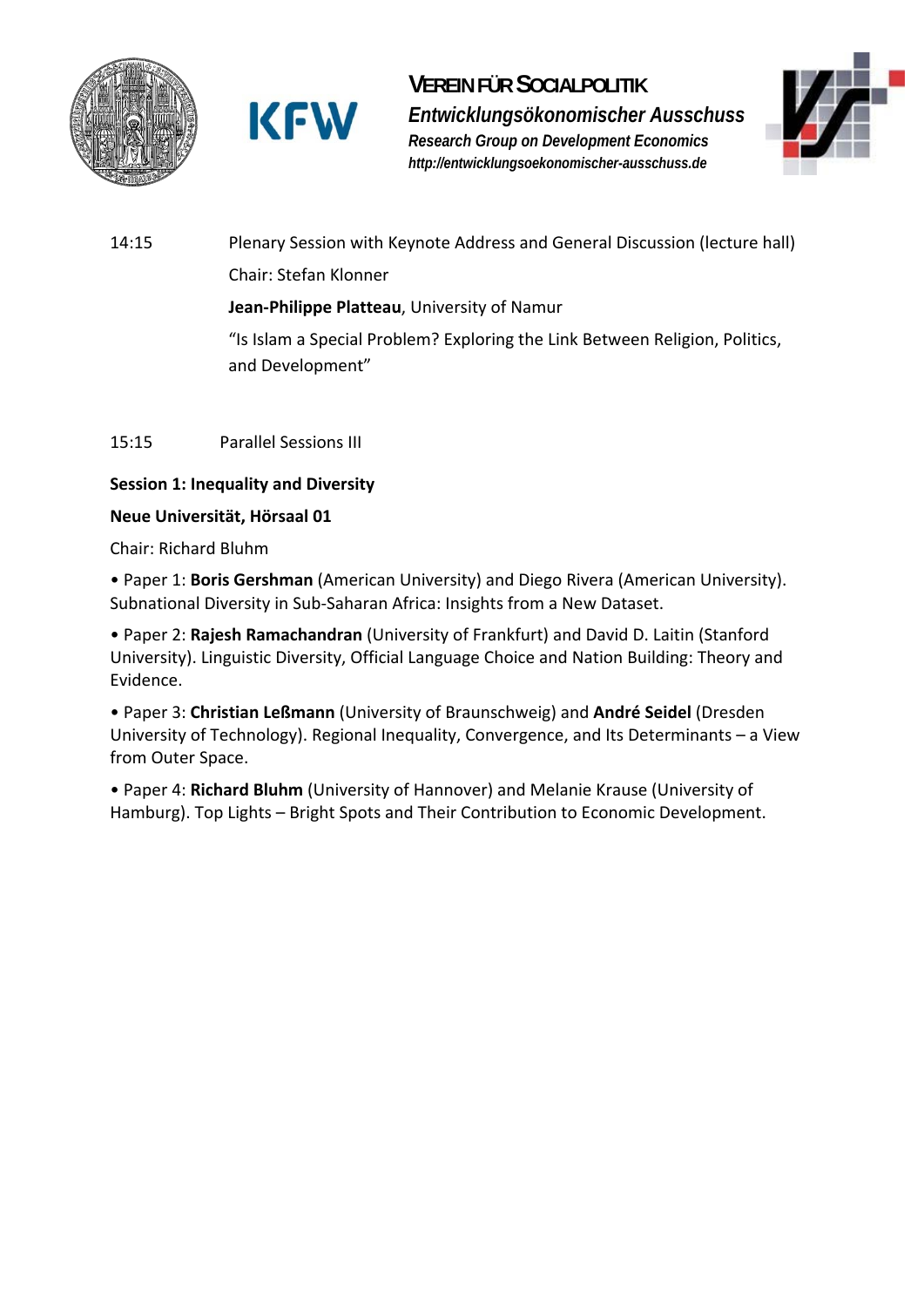

**KFW** 

## **VEREIN FÜR SOCIALPOLITIK**

*Entwicklungsökonomischer Ausschuss Research Group on Development Economics http://entwicklungsoekonomischer-ausschuss.de* 



#### **Session 2: Institutions**

#### **Neue Universität, Hörsaal 02**

Chair: Rachel Brulé

• Paper 1: **Ana Fernandes** (Berner Fachhochschule). Institutions and the Sectoral Organization of Production.

• Paper 2: **Elias Braunfels** (Norwegian School of Economics). Further Unbundling Institutions.

• Paper 3: **Justin Valasek** (WZB Berlin). Reforming an Institutional Culture of Corruption: A Model of Motivated Agents and Collective Reputation.

• Paper 4: **Rachel Brulé** (New York University). Reform & Representation – The Politics of Property Rights' Enforcement.

#### **Session 3: Political Economy**

#### **Neue Universität, Hörsaal 03**

Chair: Christian Bjørnskov

• Paper 1: **Eric Neumayer** (LSE), **Julian Donaubauer** (University of Hamburg) and Peter Nunnenkamp (Kiel Institute for the World Economy). Financial Market Development in Host and Source Countries and Its Effects on Bilateral FDI.

• Paper 2: **Guo Xu** (LSE). The Cost of Patronage in the Appointment of Bureaucrats: Evidence from the British Empire.

• Paper 3: Jean‐Francois Maystadt (Lancaster University) and **Muhammad Salihu** (Lancaster University). National or Political Cake? The Political Economy of Intergovernmental Transfers in Nigeria.

• Paper 4: **Christian Bjørnskov** (Aarhus University) and **Katharina Pfaff** (University of Hamburg). The Effect of Coups d'Etats on Repression.

#### **Session 4: Markets and Attitudes**

#### **Neue Universität, Hörsaal 04**

Chair: Andreas Fuchs

• Paper 1: **Margaux Vinez** (Paris School of Economics), Karen Macours (Paris School of Economics), Sylvie Lambert (Paris School of Economics) and **Tanguy Bernard** (University of Bordeaux). Adoption of Improved Seeds and Land Allocation, Evidence from DRC.

• Paper 2: Nicole Hildebrandt (Boston Consulting Group), Yaw Nyarko (New York University), Giorgia Romagnoli (New York University) and **Emilia Soldani** (University of Frankfurt). Price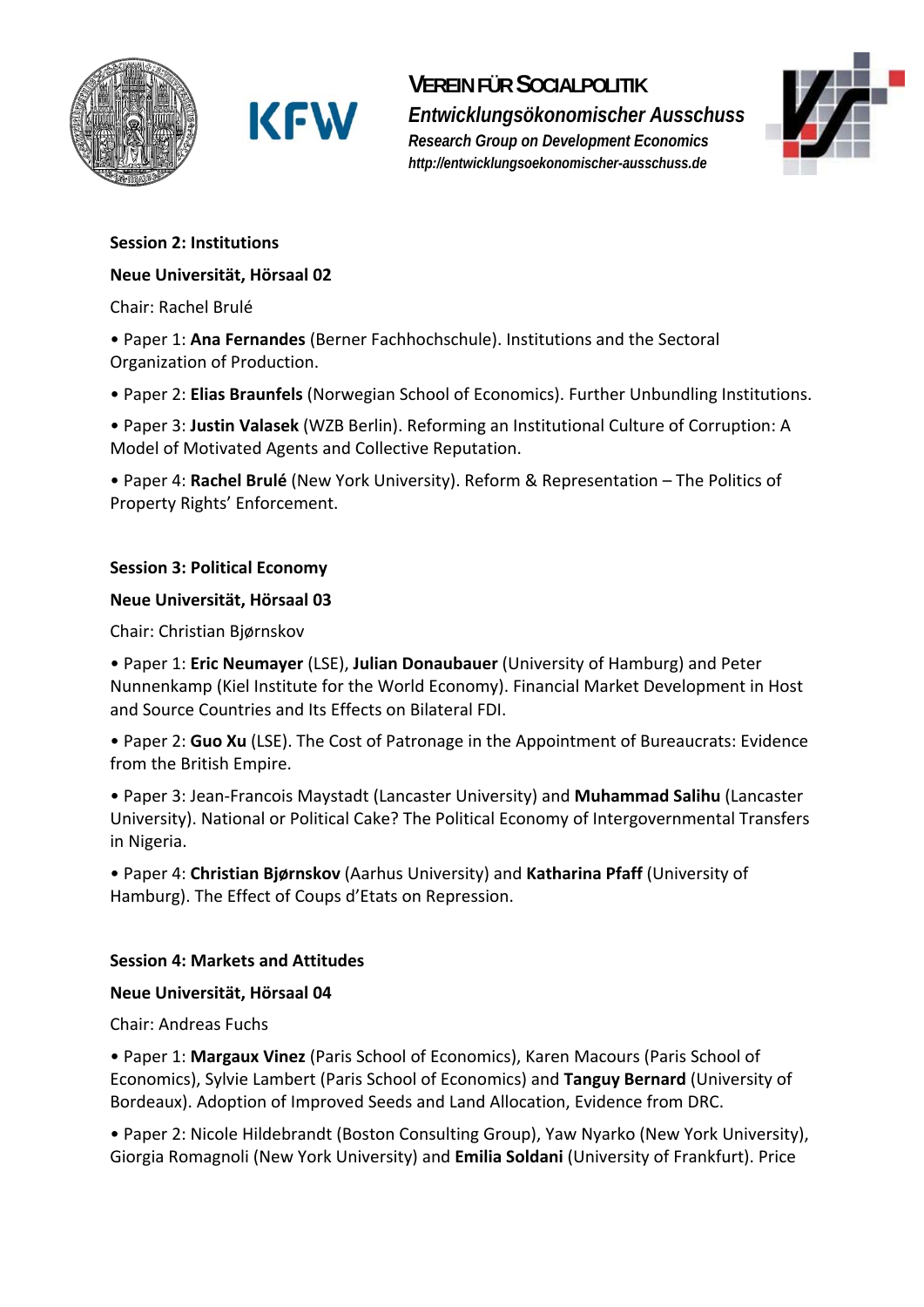





information, inter‐village networks and bargaining spillovers: experimental evidence from Ghana.

• Paper 3: **Simon Heß** (University of Frankfurt), **Dany Jaimovich** (University of Frankfurt) and Matthias Schündeln (University of Frankfurt). The Evolution of Networks during the Development Process: Evidence from Rural Gambia.

• Paper 4: Lutz Brückner (Heidelberg University), **Vera Eichenauer** (Heidelberg University) and **Andreas Fuchs** (Heidelberg University). Towards a Harmonious World? The Effects of Chinese Economic Activities on Individual Attitudes towards China in Latin America.

#### **Session 5: Business and Labor**

#### **Neue Universität, Hörsaal 04a**

Chair: Nicholas Barton

• Paper 1: **Nicolas Depetris Chauvin** (Haute École de Gestion de Genève). Examining the Export Wage Premium.

• Paper 2: **Ana Lucia Abeliansky** (University of Goettingen) and Martin Hilbert (University of California at Davis). Digital Technology and International Trade: Assessing the Differential Effects of Quality and Quantity.

• Paper 3: **Mongoljin Batsaikhan** (Georgetown University). Trust, Trustworthiness, and Business Success: Lab and Field Findings from Entrepreneurs.

• Paper 4: **Nicholas Barton** (University of Frankfurt), Tessa Bold (University of Frankfurt) and Justin Sandefur (Center for Global Development). The Public‐Private Sector Wage Gap: Evidence from Kenyan Teachers.

17:00 Coffee Break

17:30 Parallel Sessions IV

#### **Session 1: Foreign Aid**

#### **Neue Universität, Hörsaal 01**

Chair: Martin Gassebner

• Paper 1: **Erasmus Kersting** (Villanova University) and **Christopher Kilby** (Villanova University). Bilateral versus Multilateral: Picking Policy Instruments.

• Paper 2: **Gina Yannitell Reinhardt** (University of Essex). Channeling Efficiency: Examining Foreign Aid's Achievement of Donor Goals.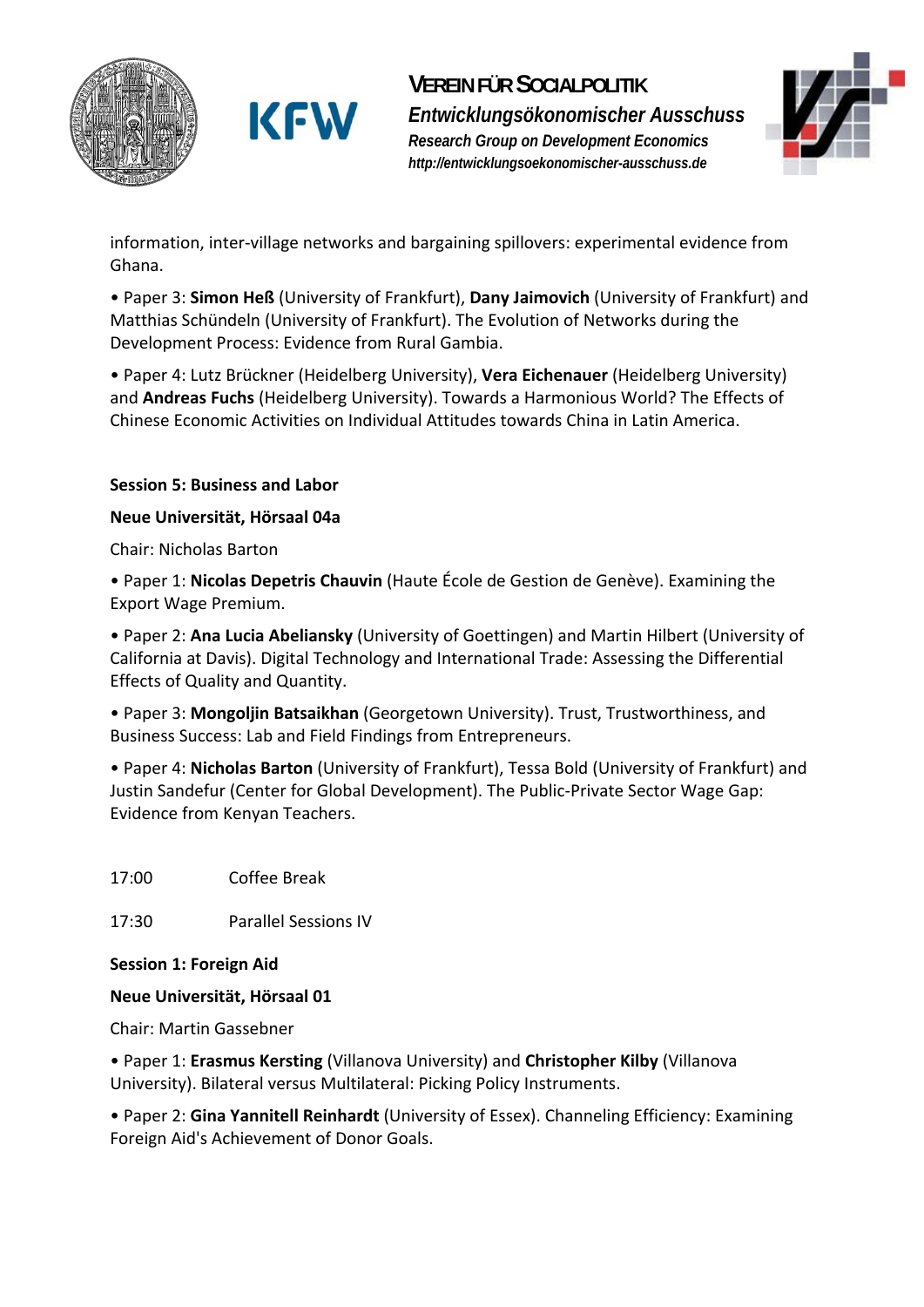

**VEREIN FÜR SOCIALPOLITIK**

*Entwicklungsökonomischer Ausschuss Research Group on Development Economics http://entwicklungsoekonomischer-ausschuss.de* 



• Paper 3: **Richard Bluhm** (University of Hannover), **Martin Gassebner** (University of Hannover), **Sarah Langlotz** (Heidelberg University) and **Paul Schaudt** (University of Hannover). Fueling Conflict? (De)Escalation and Bilateral Aid.

#### **Session 2: Insurance**

#### **Neue Universität, Hörsaal 02**

Chair: Susan Steiner

• Paper 1: Tabea Herrmann (University of Hannover) and **Juliane Zenker** (University of Goettingen). Risk‐type and Preference‐based Selection and Stability of Funeral Insurance Associations in Thailand.

• Paper 2: **Shailee Pradhan** (ETH Zurich). Do Experimental Insurance Games Impact Real‐life Insurance Enrollment for the Poor? Evidence from the Philippines.

• Paper 3: **Friederike Lenel** (DIW Berlin) and **Susan Steiner** (University of Hannover). Insurance and Solidarity.

#### **Session 3: Health**

#### **Neue Universität, Hörsaal 03**

Chair: Roman Hoffmann

• Paper 1: Maëlys de la Rupelle (University of Cergy Pontoise) and **Christelle Dumas** (University of Fribourg). Health Consequences of Sterilisations.

• Paper 2: **Md Nazmul Ahsan** (University of Southern California) and Riddhi Bhowmick (University of Southern California). The Unintended Consequence of the Village Midwife Program in Indonesia.

• Paper 3: **Roman Hoffmann** (University of Vienna). When Communities Participate in Primary Health Care: A Randomized Controlled Trial of a Community Health Worker Program in the Philippines.

#### **Session 4: International Organizations**

#### **Neue Universität, Hörsaal 04**

Chair: Bernhard Reinsberg

• Paper 1: **Leonardo Baccini** (McGill University), Giammario Impullitti (University of Nottingham) and Edmund Malesky (Duke University). Globalization and State Capitalism: Assessing Vietnam's Accession to the WTO.